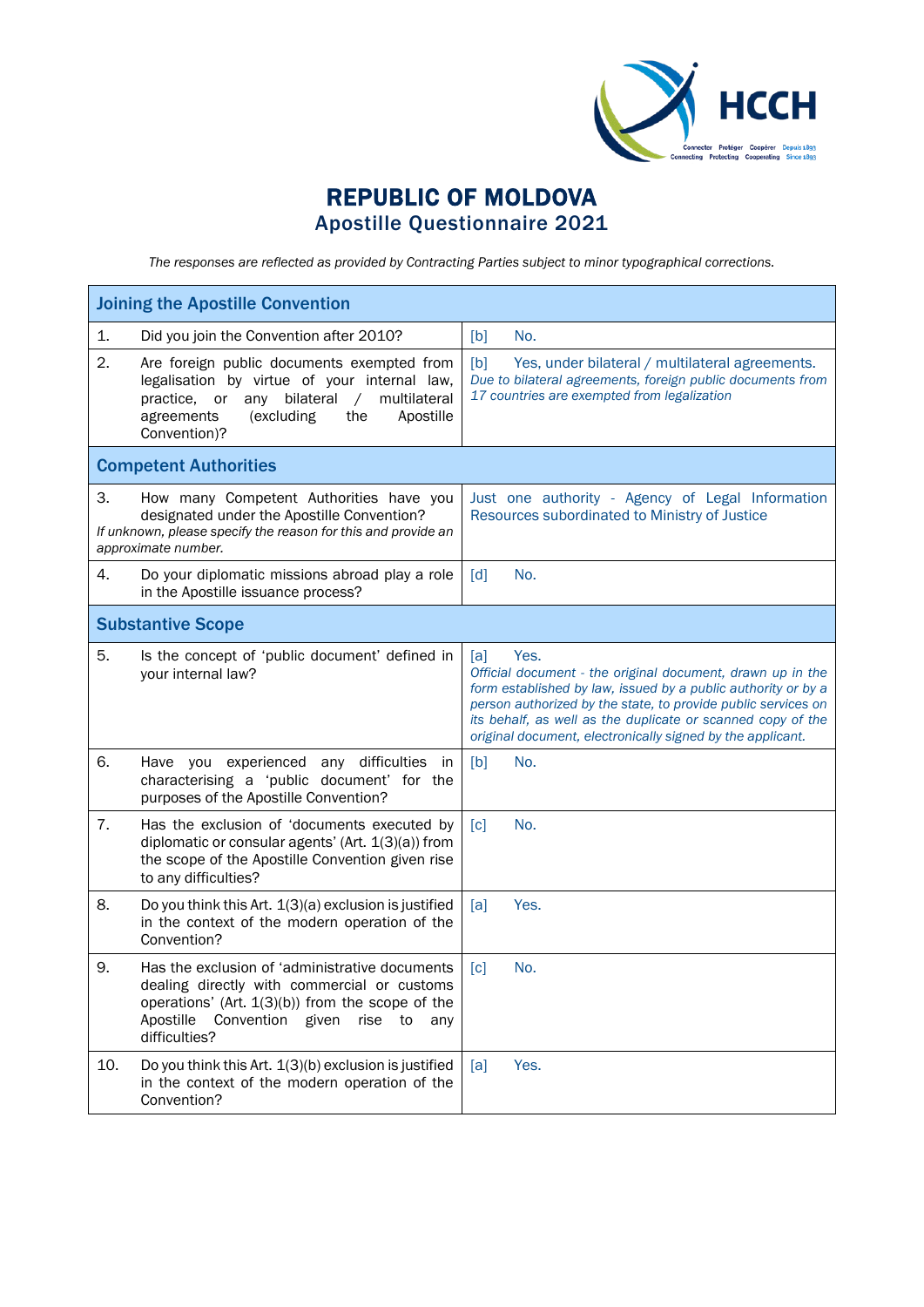| 11.<br>Do you issue (outgoing) or accept (incoming)                                                                              |                                                                                                                                               |                                                                                                                                                            | <b>Issue</b>                             | Accept |   |
|----------------------------------------------------------------------------------------------------------------------------------|-----------------------------------------------------------------------------------------------------------------------------------------------|------------------------------------------------------------------------------------------------------------------------------------------------------------|------------------------------------------|--------|---|
| Apostilles for any of the following categories of<br>document?                                                                   | Certificates of origin                                                                                                                        |                                                                                                                                                            |                                          |        |   |
|                                                                                                                                  |                                                                                                                                               |                                                                                                                                                            | <b>Export licences</b>                   |        |   |
|                                                                                                                                  |                                                                                                                                               |                                                                                                                                                            | Import licences                          |        |   |
|                                                                                                                                  |                                                                                                                                               | Health and safety certificates<br>issued by the relevant<br>government authorities or                                                                      |                                          |        |   |
|                                                                                                                                  |                                                                                                                                               |                                                                                                                                                            | Certificates of products<br>registration |        |   |
|                                                                                                                                  |                                                                                                                                               |                                                                                                                                                            | Certificates of conformity               |        |   |
|                                                                                                                                  |                                                                                                                                               | End user certificates<br>(i.e. documents certifying that the<br>buyer is the end user of acquired                                                          |                                          |        |   |
|                                                                                                                                  |                                                                                                                                               |                                                                                                                                                            | Commercial invoices                      |        |   |
|                                                                                                                                  | <b>Apostille Process</b>                                                                                                                      |                                                                                                                                                            |                                          |        |   |
|                                                                                                                                  | <b>Certification of Public Documents</b>                                                                                                      |                                                                                                                                                            |                                          |        |   |
| 12.                                                                                                                              | Do any of your public documents require some<br>other intermediate certification<br>before the<br>issuance of an Apostille?                   | Yes, an intermediate certification is required for<br>[a]<br>some categories of public documents.                                                          |                                          |        |   |
| For Parties that answered yes to Q12.<br>12.1. What categories of public document require<br>intermediate certification and why? | Category of public<br>document                                                                                                                | Why certification is required                                                                                                                              |                                          |        |   |
|                                                                                                                                  | Identity<br>documents<br>(identity card,<br>passport)                                                                                         | It is necessary certification by<br>stamp with state emblem                                                                                                |                                          |        |   |
|                                                                                                                                  | <b>Driver's license</b>                                                                                                                       | It is necessary certification by<br>stamp with state emblem                                                                                                |                                          |        |   |
|                                                                                                                                  | Some medical<br>It is necessary certification by<br>certificates<br>stamp with state emblem<br>(issued by<br><b>Family Doctors</b><br>Center) |                                                                                                                                                            |                                          |        |   |
|                                                                                                                                  |                                                                                                                                               | They come from a self-proclaimed<br><b>Diplomas</b><br>issued by<br>independent area<br>educational<br>institutions from<br><b>Transnistrian</b><br>region |                                          |        |   |
|                                                                                                                                  | <b>Requesting an Apostille (Outgoing)</b>                                                                                                     |                                                                                                                                                            |                                          |        |   |
| 13.                                                                                                                              | How can an Apostille be requested?                                                                                                            | [a]<br>In person.                                                                                                                                          |                                          |        | X |
|                                                                                                                                  |                                                                                                                                               | [b]<br>By post.                                                                                                                                            |                                          |        |   |
|                                                                                                                                  |                                                                                                                                               | By email.<br>[c]                                                                                                                                           |                                          |        |   |
|                                                                                                                                  |                                                                                                                                               | Through a website.<br>[d]                                                                                                                                  |                                          |        | X |
|                                                                                                                                  |                                                                                                                                               | Other.<br>[e]                                                                                                                                              |                                          |        |   |
| 14.                                                                                                                              | When issuing an Apostille, do you enquire about<br>the State of destination?                                                                  | [a]                                                                                                                                                        | Yes, in the application form.            |        |   |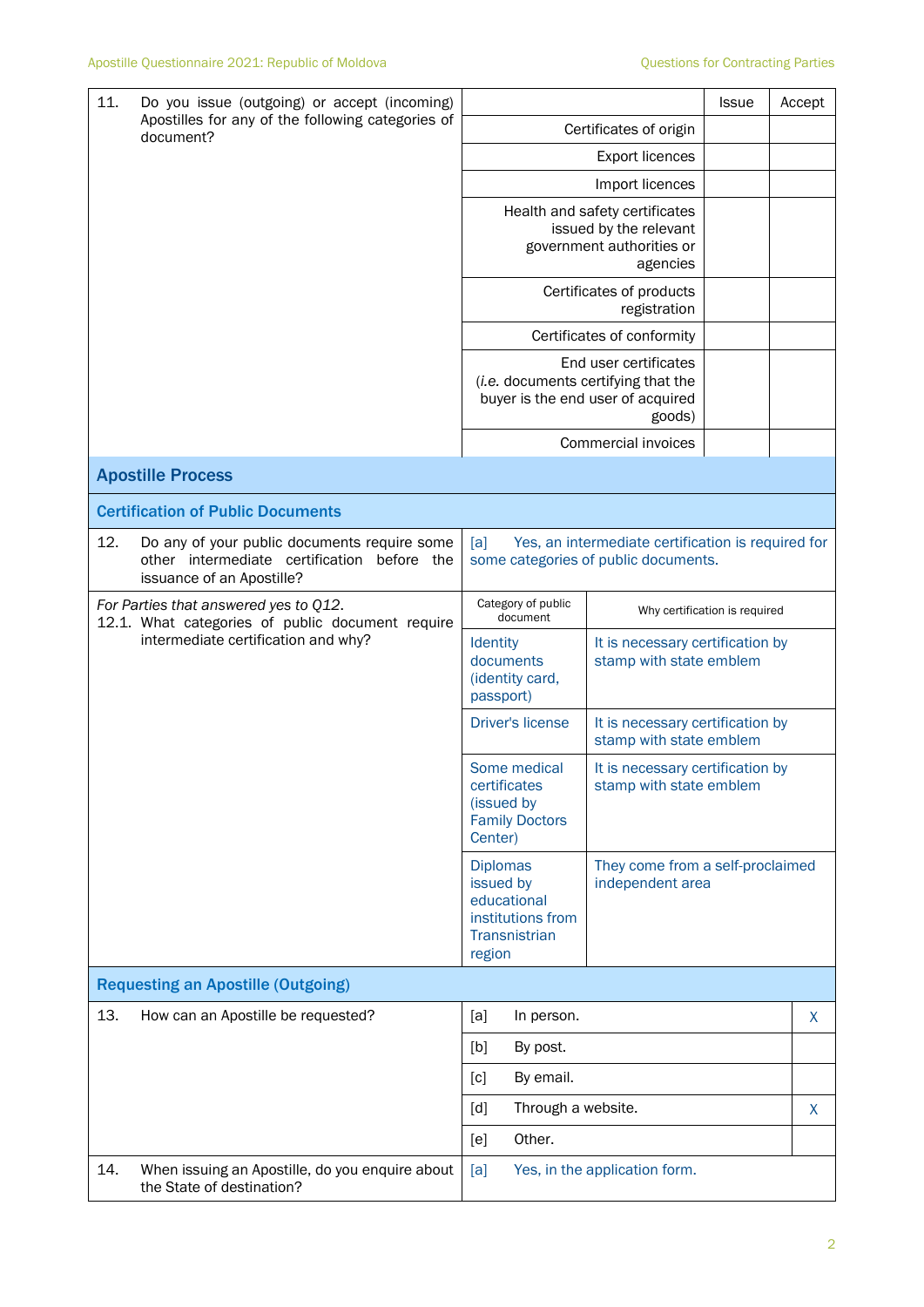| 15. | How long does it take for an Apostille to be<br>issued?                                                                                                                                                                                       | In-person request<br>(paper Apostille)                                                                                                                                                                          | Other requests<br>(from the time of<br>receipt) (paper<br>Apostille)                                                       | e-Apostille requests                   |    |
|-----|-----------------------------------------------------------------------------------------------------------------------------------------------------------------------------------------------------------------------------------------------|-----------------------------------------------------------------------------------------------------------------------------------------------------------------------------------------------------------------|----------------------------------------------------------------------------------------------------------------------------|----------------------------------------|----|
|     |                                                                                                                                                                                                                                               | Other<br>During 3 or 5<br>working days                                                                                                                                                                          |                                                                                                                            | Other<br>During 3 or 5<br>working days |    |
| 16. | Does your Competent Authority impose a fee for<br>issuing an Apostille?                                                                                                                                                                       | [a]<br>Yes, a single price for all Apostilles.<br>100 lei - state tax for one Apostille, during 5 working days<br>100 lei - state tax + 30 lei - Apostille service, for one Apostille,<br>during 3 working days |                                                                                                                            |                                        |    |
|     | <b>Issuing an Apostille (Outgoing)</b>                                                                                                                                                                                                        |                                                                                                                                                                                                                 |                                                                                                                            |                                        |    |
| 17. | How is the origin of a public document verified<br>for the purpose of issuing an Apostille (i.e.<br>verification of the authenticity of the signature,<br>the capacity of the signer, and the identity of the<br>seal / stamp (Art. $5(2)$ )? | Single Competent Authority.<br>[a]<br>An electronic database of sample signatures /<br>[ii]<br>seals / stamps.                                                                                                  |                                                                                                                            |                                        |    |
| 18. | How does a Competent Authority address<br>situations where it is unable to verify the origin<br>of the public document?                                                                                                                       | [b]<br>The Competent Authority will contact the issuing<br>authority to confirm authenticity but will not issue the<br>Apostille until the new signature, stamp or seal is added<br>to the database.            |                                                                                                                            |                                        |    |
| 19. | In what language(s) are the 10 standard items<br>of your Apostilles available?                                                                                                                                                                | [c]<br>In three languages.<br>Romanian, english, french languages                                                                                                                                               |                                                                                                                            |                                        |    |
| 20. | In what language(s) are the blank fields of your<br>Apostilles filled in?                                                                                                                                                                     | $\lceil c \rceil$<br>In three languages.<br>Romanian, english, french languages                                                                                                                                 |                                                                                                                            |                                        |    |
| 21. | How are the blank fields of your Apostilles filled<br>in?                                                                                                                                                                                     | [b]<br>Using computer software.                                                                                                                                                                                 |                                                                                                                            |                                        |    |
|     | <b>Apostille Registers</b>                                                                                                                                                                                                                    |                                                                                                                                                                                                                 |                                                                                                                            |                                        |    |
| 22. | How is your Apostille register, required by<br>Article 7, maintained?                                                                                                                                                                         | Single Competent Authority.<br>[a]<br>Electronic form, publicly accessible online (e-<br>$[1]$<br>Register).                                                                                                    |                                                                                                                            |                                        |    |
| 23. | What particulars are contained in your Apostille<br>register?                                                                                                                                                                                 | Number<br>[a]<br>(required).                                                                                                                                                                                    | date<br>of the<br>and                                                                                                      | Apostille                              | х  |
|     |                                                                                                                                                                                                                                               | [b]<br>(required).                                                                                                                                                                                              | Name and capacity of the person signing<br>the document and $/$ or the name of<br>authority whose seal or stamp is affixed |                                        | X  |
|     |                                                                                                                                                                                                                                               | $\lceil c \rceil$<br>document.                                                                                                                                                                                  | Name and / or type of underlying                                                                                           |                                        | X  |
|     |                                                                                                                                                                                                                                               | [d]<br>document.                                                                                                                                                                                                | Description of the contents of underlying                                                                                  |                                        |    |
|     |                                                                                                                                                                                                                                               | [e]                                                                                                                                                                                                             | Name of the applicant.                                                                                                     |                                        | X. |
|     |                                                                                                                                                                                                                                               | State of destination.<br>$[f]$                                                                                                                                                                                  |                                                                                                                            |                                        | X  |
|     |                                                                                                                                                                                                                                               | Copy of the Apostille.<br>[g]                                                                                                                                                                                   |                                                                                                                            |                                        | X  |
|     |                                                                                                                                                                                                                                               | [h]                                                                                                                                                                                                             | Copy of the underlying document.                                                                                           |                                        | X  |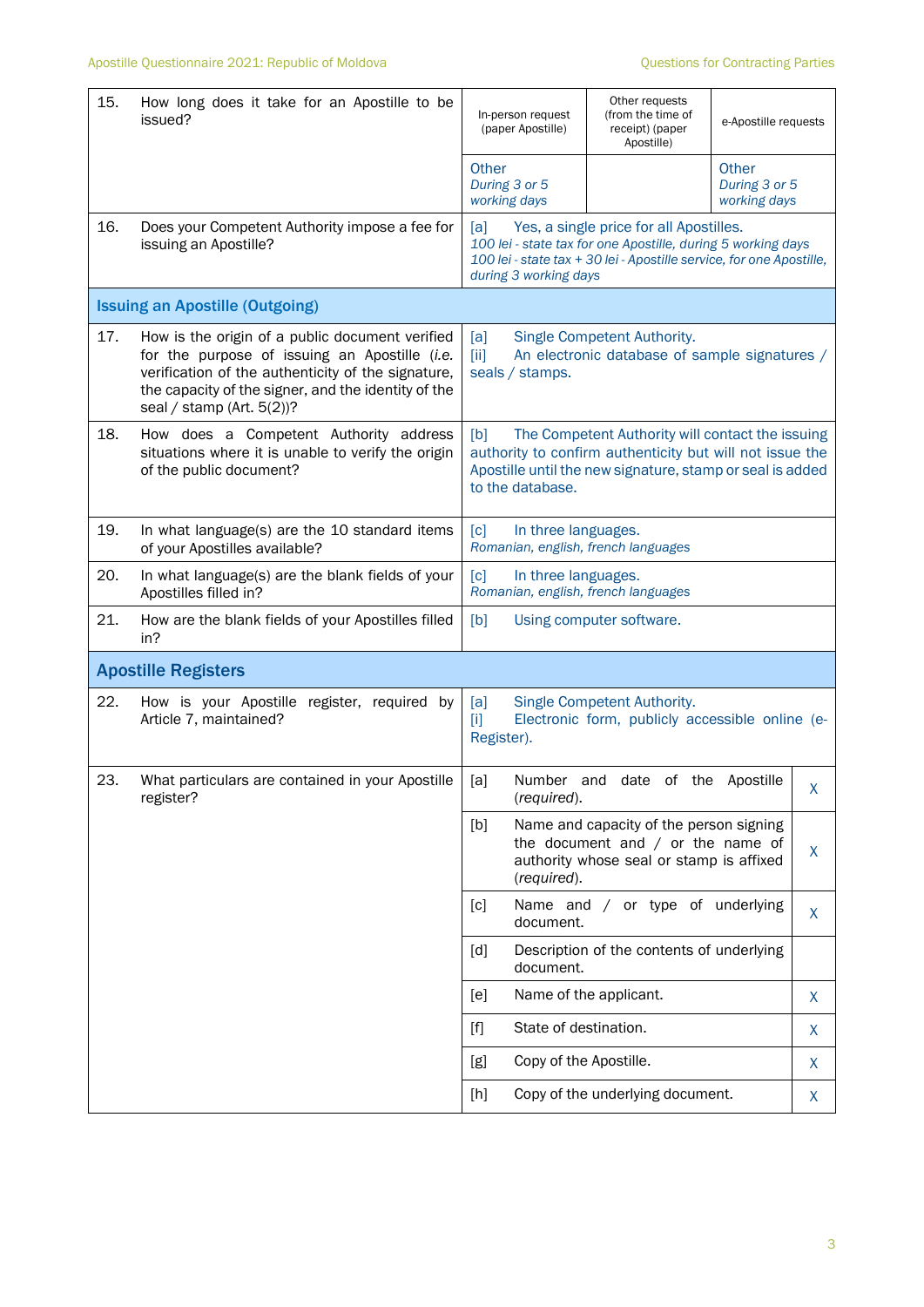|                                                                                                                                                                                                       | Other.<br>$[1]$<br>Copy of the identity card;<br>Copy of documents justifying the discount for state<br>tax for Apostille;<br>X<br>Copy of confirmatory documents regarding education<br>documents;<br>Identification data (phone number);<br>The holder of the document submitted for Apostille. |
|-------------------------------------------------------------------------------------------------------------------------------------------------------------------------------------------------------|---------------------------------------------------------------------------------------------------------------------------------------------------------------------------------------------------------------------------------------------------------------------------------------------------|
| 24.<br>Is there a limit to how long records can be<br>retained on the Apostille register?                                                                                                             | [d]<br>No.                                                                                                                                                                                                                                                                                        |
| 25.<br>If your register is not publicly accessible, how<br>frequently do your Competent Authorities<br>receive requests to verify an Apostille they have<br>issued in the register?                   | Not applicable, register is publicly accessible.<br>[g]                                                                                                                                                                                                                                           |
| <b>Technology &amp; the e-APP</b>                                                                                                                                                                     |                                                                                                                                                                                                                                                                                                   |
| 26.<br>Under your internal law, do you recognise<br>electronic / digital signatures as functionally<br>equivalent to handwritten signatures (i.e. can a<br>public document be signed electronically)? | No.<br>[b]                                                                                                                                                                                                                                                                                        |
| 27.<br>Under your internal law, are public documents<br>executed, or able to be executed, in electronic<br>form (whether or not they are to be used abroad<br>under the Convention)?                  | [b]<br>No, public documents are never executed in<br>electronic form.                                                                                                                                                                                                                             |
| 28.<br>Do you issue e-Apostilles?                                                                                                                                                                     | Yes.<br>[a]                                                                                                                                                                                                                                                                                       |
| For Parties that answered yes to Q28.<br>28.3. Under your internal law, which of the following<br>do you consider public documents for the<br>purpose of issuing e-Apostilles?                        | [b]<br>Paper public documents that have<br>been<br>scanned by a public official.<br>[c]<br>Paper public documents that<br>have<br>been<br>scanned by applicants.                                                                                                                                  |
| For Parties that answered yes to Q28.<br>28.4. How is an e-Apostille signed (i.e. what technology<br>an electronic / digital<br>used<br>to<br>apply<br>is<br>signature)?                              | [a]<br>A government-built certificate.                                                                                                                                                                                                                                                            |
| For Parties that answered yes to Q28.<br>28.5. How is an e-Apostille affixed to / associated with<br>the underlying public document to ensure it is<br>not tampered with?                             | e-Apostille is printed on the copy of underlying<br>document's page which contain signature and stamp                                                                                                                                                                                             |
| For Parties that answered yes to Q28.<br>28.6. Once issued, how is the e-Apostille transmitted<br>to the applicant?                                                                                   | [c]<br>Electronic transmission via online platform<br>administered by the government.                                                                                                                                                                                                             |
| 29.<br>Are your authorities<br>equipped to accept<br>incoming e-Apostilles?                                                                                                                           | [a]<br>Yes, all e-Apostilles can be processed.                                                                                                                                                                                                                                                    |
| 30.<br>Do you maintain an e-Register?                                                                                                                                                                 | Yes.<br>[a]                                                                                                                                                                                                                                                                                       |
| For Parties that answered yes to Q30.<br>30.2. What technology is used to maintain your<br>e-Register?                                                                                                | [a]<br>A government-built platform.                                                                                                                                                                                                                                                               |
| 31.<br>Have you been in contact with other Competent<br>Authorities that operate an e-APP component<br>and exchanged information and / or relevant<br>experience?                                     | Yes.<br>[a]                                                                                                                                                                                                                                                                                       |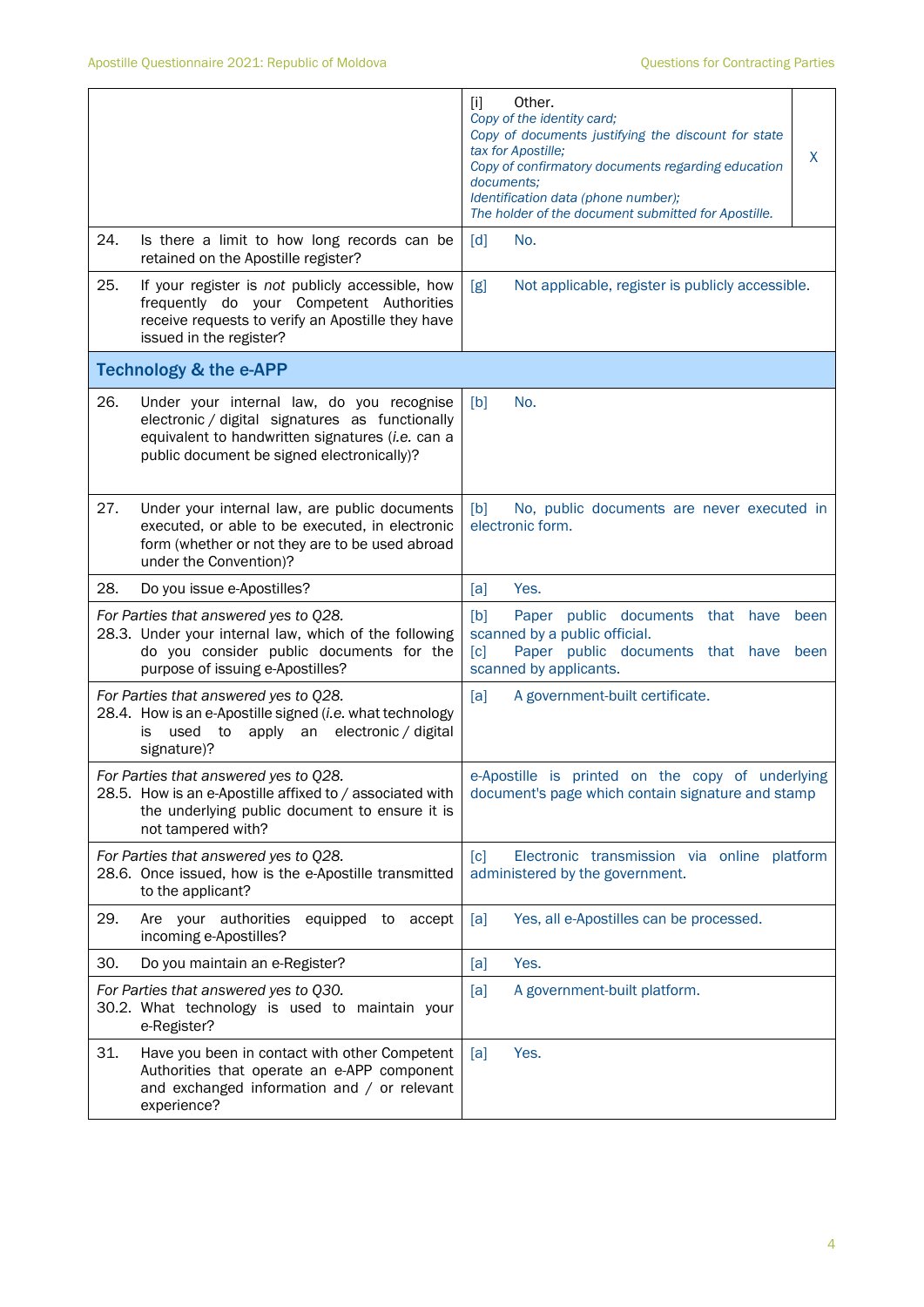F

T

| <b>Issues with Apostilles</b>                                                                                                                                   |                                                                                                                                                                                                                                                                                                                                                                                                                                                                                                                                                                                                                   |  |  |  |
|-----------------------------------------------------------------------------------------------------------------------------------------------------------------|-------------------------------------------------------------------------------------------------------------------------------------------------------------------------------------------------------------------------------------------------------------------------------------------------------------------------------------------------------------------------------------------------------------------------------------------------------------------------------------------------------------------------------------------------------------------------------------------------------------------|--|--|--|
| 32.<br>Has an Apostille <i>issued</i> by your Competent<br>Authority ever been refused by the authorities of<br>another Contracting Party on the following      | [a]<br>Form requirements (e.g. square-shaped,<br>sides of at least nine centimetres, border,<br>ink, etc).                                                                                                                                                                                                                                                                                                                                                                                                                                                                                                        |  |  |  |
| grounds:                                                                                                                                                        | [b]<br>The manner in which the Apostille was<br>affixed / attached to the underlying<br>document.                                                                                                                                                                                                                                                                                                                                                                                                                                                                                                                 |  |  |  |
|                                                                                                                                                                 | The Apostille was not signed.<br>[c]                                                                                                                                                                                                                                                                                                                                                                                                                                                                                                                                                                              |  |  |  |
|                                                                                                                                                                 | [d]<br>of _<br>the<br>One<br>standard<br>or<br>more<br>informational items were not filled in.                                                                                                                                                                                                                                                                                                                                                                                                                                                                                                                    |  |  |  |
|                                                                                                                                                                 | The Apostille was in electronic form (an<br>[e]<br>X<br>e-Apostille).                                                                                                                                                                                                                                                                                                                                                                                                                                                                                                                                             |  |  |  |
|                                                                                                                                                                 | $[f]$<br>The underlying public document was in<br>electronic form.                                                                                                                                                                                                                                                                                                                                                                                                                                                                                                                                                |  |  |  |
|                                                                                                                                                                 | The underlying public document had<br>[g]<br>expired / was not issued within a certain<br>timeframe.                                                                                                                                                                                                                                                                                                                                                                                                                                                                                                              |  |  |  |
|                                                                                                                                                                 | The underlying document was not a<br>[h]<br>public document under the law of the<br>destination.                                                                                                                                                                                                                                                                                                                                                                                                                                                                                                                  |  |  |  |
|                                                                                                                                                                 | Other.<br>$[1]$                                                                                                                                                                                                                                                                                                                                                                                                                                                                                                                                                                                                   |  |  |  |
|                                                                                                                                                                 | Unknown.<br>[j]                                                                                                                                                                                                                                                                                                                                                                                                                                                                                                                                                                                                   |  |  |  |
|                                                                                                                                                                 | [k]<br>No / Not applicable.                                                                                                                                                                                                                                                                                                                                                                                                                                                                                                                                                                                       |  |  |  |
| For Parties that answered other than "No" to Q32.<br>32.1. If an Apostille was rejected, what action did you                                                    | [a]<br>The Apostille was reissued.                                                                                                                                                                                                                                                                                                                                                                                                                                                                                                                                                                                |  |  |  |
| take?                                                                                                                                                           | $[b] \centering% \includegraphics[width=1.0\textwidth]{figs/fig_0a}% \includegraphics[width=1.0\textwidth]{figs/fig_0b}% \includegraphics[width=1.0\textwidth]{figs/fig_0b}% \includegraphics[width=1.0\textwidth]{figs/fig_0b}% \includegraphics[width=1.0\textwidth]{figs/fig_0b}% \includegraphics[width=1.0\textwidth]{figs/fig_0b}% \includegraphics[width=1.0\textwidth]{figs/fig_0b}% \includegraphics[width=1.0\textwidth]{figs/fig_0b}% \includegraphics[width=1.0\textwidth]{figs/fig_0b}% \includegraphics[width=1.0\textwidth]{figs/fig_0b}% \includegraphics[$<br>Contacted the receiving authority. |  |  |  |
|                                                                                                                                                                 | Contacted the Competent Authority of the<br>[c]<br>place of destination.                                                                                                                                                                                                                                                                                                                                                                                                                                                                                                                                          |  |  |  |
|                                                                                                                                                                 | [d]<br>Contacted nearest diplomatic mission of<br>the place of destination.                                                                                                                                                                                                                                                                                                                                                                                                                                                                                                                                       |  |  |  |
|                                                                                                                                                                 | diplomatic<br>[e]<br>Contacted<br>own<br>mission<br>accredited to the place of destination.                                                                                                                                                                                                                                                                                                                                                                                                                                                                                                                       |  |  |  |
|                                                                                                                                                                 | Contacted the Permanent Bureau.<br>$[f]$                                                                                                                                                                                                                                                                                                                                                                                                                                                                                                                                                                          |  |  |  |
|                                                                                                                                                                 | No action taken.<br>[g]                                                                                                                                                                                                                                                                                                                                                                                                                                                                                                                                                                                           |  |  |  |
|                                                                                                                                                                 | X<br>Other.<br>[h]<br>Informing the applicant about the specifics of the<br>e-Apostille and to transmit the information                                                                                                                                                                                                                                                                                                                                                                                                                                                                                           |  |  |  |
|                                                                                                                                                                 | Unknown.<br>$[1]$                                                                                                                                                                                                                                                                                                                                                                                                                                                                                                                                                                                                 |  |  |  |
| 33.<br>Has your Competent Authority ever been<br>requested by external Competent Authorities to<br>certify or confirm your procedure for issuing<br>Apostilles? | No.<br>[b]                                                                                                                                                                                                                                                                                                                                                                                                                                                                                                                                                                                                        |  |  |  |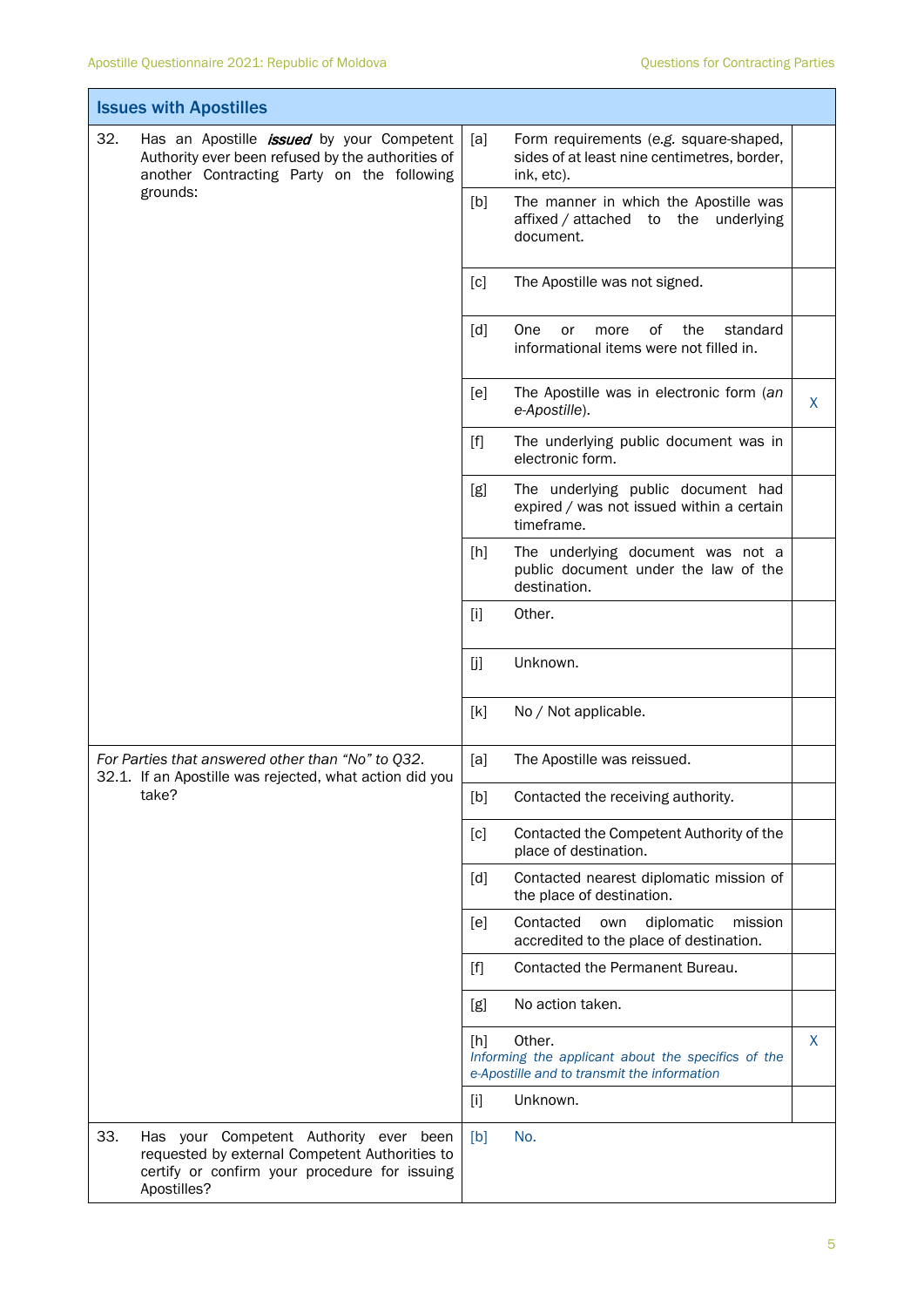| 34. | Has an Apostille <i>received</i> by your authorities<br>ever been refused on the following grounds:                                                                                                                                                                                                                                            | [a]   | The issuing State was not a Contracting<br>Party to the Apostille Convention.                       |   |
|-----|------------------------------------------------------------------------------------------------------------------------------------------------------------------------------------------------------------------------------------------------------------------------------------------------------------------------------------------------|-------|-----------------------------------------------------------------------------------------------------|---|
|     |                                                                                                                                                                                                                                                                                                                                                | [b]   | Form requirements (e.g. square-shaped,<br>sides of at least nine centimetres, border,<br>ink, etc). |   |
|     |                                                                                                                                                                                                                                                                                                                                                | [c]   | The manner in which the Apostille was<br>affixed / attached to the underlying<br>document.          |   |
|     |                                                                                                                                                                                                                                                                                                                                                | [d]   | The Apostille was not signed.                                                                       |   |
|     |                                                                                                                                                                                                                                                                                                                                                | [e]   | of<br>One<br>the<br>standard<br>more<br>or<br>informational items were not filled in.               |   |
|     |                                                                                                                                                                                                                                                                                                                                                | $[f]$ | The Apostille was in electronic form (an<br>e-Apostille).                                           |   |
|     |                                                                                                                                                                                                                                                                                                                                                | [g]   | The underlying public document was in<br>electronic form.                                           |   |
|     |                                                                                                                                                                                                                                                                                                                                                | [h]   | The underlying public document had<br>expired / was not issued within a certain<br>timeframe.       |   |
|     |                                                                                                                                                                                                                                                                                                                                                | [1]   | The underlying document was not a<br>public document under the law of the<br>destination.           |   |
|     |                                                                                                                                                                                                                                                                                                                                                | [j]   | Other.                                                                                              |   |
|     |                                                                                                                                                                                                                                                                                                                                                | [k]   | Unknown.                                                                                            | X |
|     |                                                                                                                                                                                                                                                                                                                                                | $[1]$ | No / Not applicable.                                                                                |   |
|     | <b>Miscellaneous</b>                                                                                                                                                                                                                                                                                                                           |       |                                                                                                     |   |
| 35. | Would you be interested in attending the 2021<br>meeting of the Special Commission on the<br>practical operation of the Apostille Convention?                                                                                                                                                                                                  | [b]   | Yes, via videoconference.                                                                           |   |
| 36. | Have<br>you<br>encountered<br>persistent<br>any<br>difficulties,<br>challenges<br>issues, or<br>in<br>the<br>operation of the Apostille Convention that you<br>would like discussed at the 2021 Special<br>Commission?<br>If yes, would you like your answer to this question to be<br>published without reference to your authority or State? | [b]   | No.                                                                                                 |   |
| 37. | Do you have any suggestions that could assist in<br>the promotion, implementation, or operation of<br>the Apostille Convention?<br>If yes, would you like your answer to this question to be<br>published without reference to your authority or State?                                                                                        | [b]   | No.                                                                                                 |   |
| 38. | Would you be interested in attending the 12 <sup>th</sup><br>International Forum on the e-APP (to be held in<br>conjunction with the meeting of the Special<br>Commission)?                                                                                                                                                                    | [b]   | Yes, via videoconference.                                                                           |   |